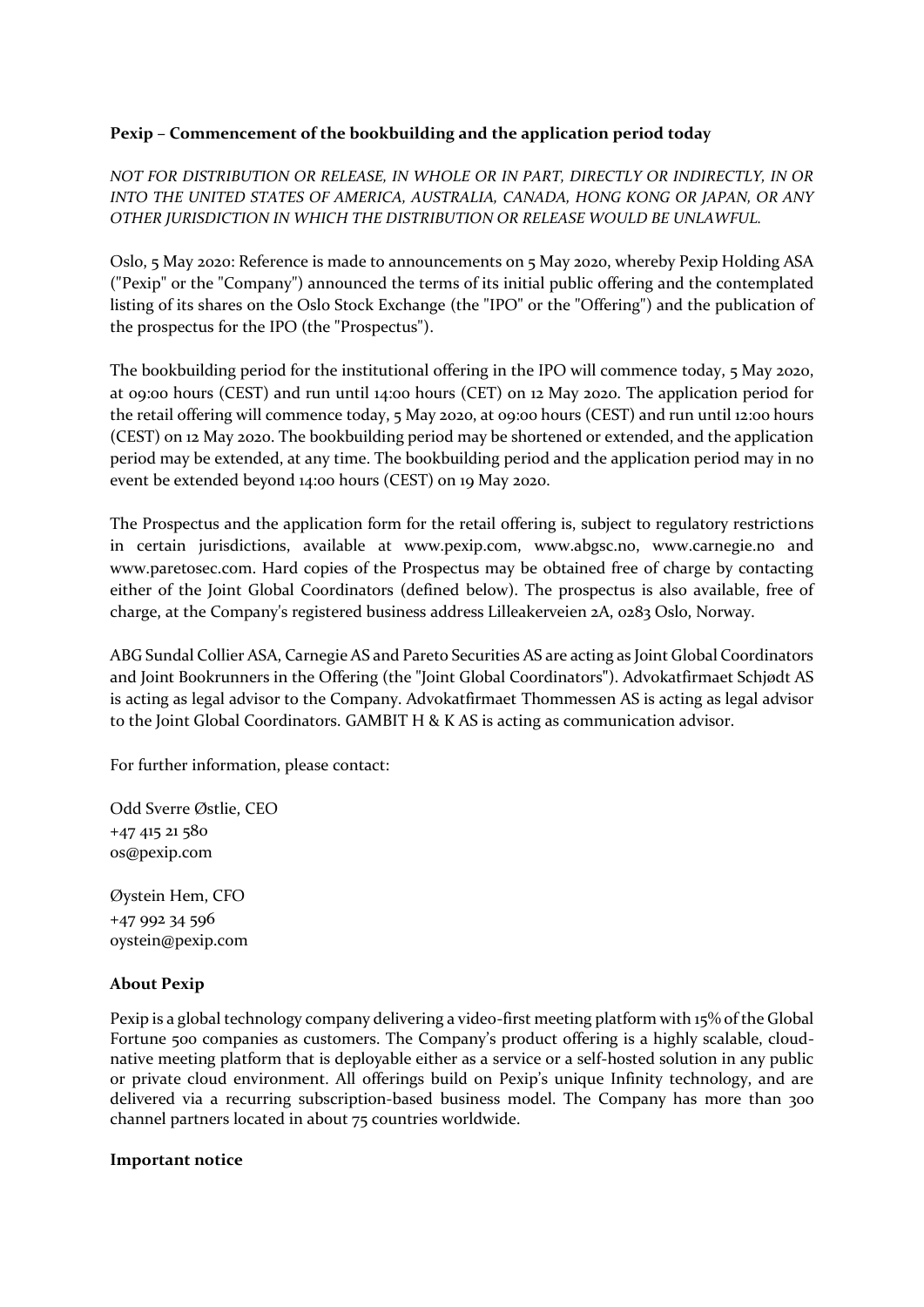These materials do not constitute or form a part of any offer of securities for sale or a solicitation of an offer to purchase securities of the Pexip Holding ASA (the "Company") in the United States or any other jurisdiction. The securities of the Company may not be offered or sold in the United States absent registration or an exemption from registration under the U.S. Securities Act of 1933, as amended (the "U.S. Securities Act"). The securities of the Company have not been, and will not be, registered under the U.S. Securities Act. Any sale in the United States of the securities mentioned in this communication will be made solely to "qualified institutional buyers" as defined in Rule 144A under the U.S. Securities Act. No public offering of the securities will be made in the United States.

In any EEA Member State other than Norway and Sweden, this communication is only addressed to and is only directed at qualified investors in that Member State within the meaning of the EU Prospectus Regulation, i.e., only to investors who can receive the offer without an approved prospectus in such EEA Member State. The expression "EU Prospectus Regulation" means Regulation (EU) 2017/1129 of the European Parliament and of the Council of 14 June 2017 (together with any applicable implementing measures in any Member State).

In the United Kingdom, this communication is only addressed to and is only directed at Qualified Investors who (i) are investment professionals falling within Article 19(5) of the Financial Services and Markets Act 2000 (Financial Promotion) Order 2005 (as amended) (the "Order") or (ii) are persons falling within Article  $49(2)(a)$  to (d) of the Order (high net worth companies, unincorporated associations, etc.) (all such persons together being referred to as "Relevant Persons"). These materials are directed only at Relevant Persons and must not be acted on or relied on by persons who are not Relevant Persons. Any investment or investment activity to which this announcement relates is available only to Relevant Persons and will be engaged in only with Relevant Persons. Persons distributing this communication must satisfy themselves that it is lawful to do so.

The Target Market Assessment is without prejudice to the requirements of any contractual, legal or regulatory selling restrictions in relation to the Transaction.

For the avoidance of doubt, the Target Market Assessment does not constitute: (a) an assessment of suitability or appropriateness for the purposes of MiFID II; or (b) a recommendation to any investor or group of investors to invest in, or purchase, or take any other action whatsoever with respect to the Company's shares.

Each distributor is responsible for undertaking its own Target Market Assessment in respect of the Company's shares and determining appropriate distribution channels.

Matters discussed in this announcement may constitute forward-looking statements. Forwardlooking statements are statements that are not historical facts and may be identified by words such as "anticipate", "believe", "continue", "estimate", "expect", "intends", "may", "should", "will" and similar expressions. The forward-looking statements in this release are based upon various assumptions, many of which are based, in turn, upon further assumptions. Although the Company believes that these assumptions were reasonable when made, these assumptions are inherently subject to significant known and unknown risks, uncertainties, contingencies and other important factors which are difficult or impossible to predict and are beyond its control. Such risks, uncertainties, contingencies and other important factors could cause actual events to differ materially from the expectations expressed or implied in this release by such forward-looking